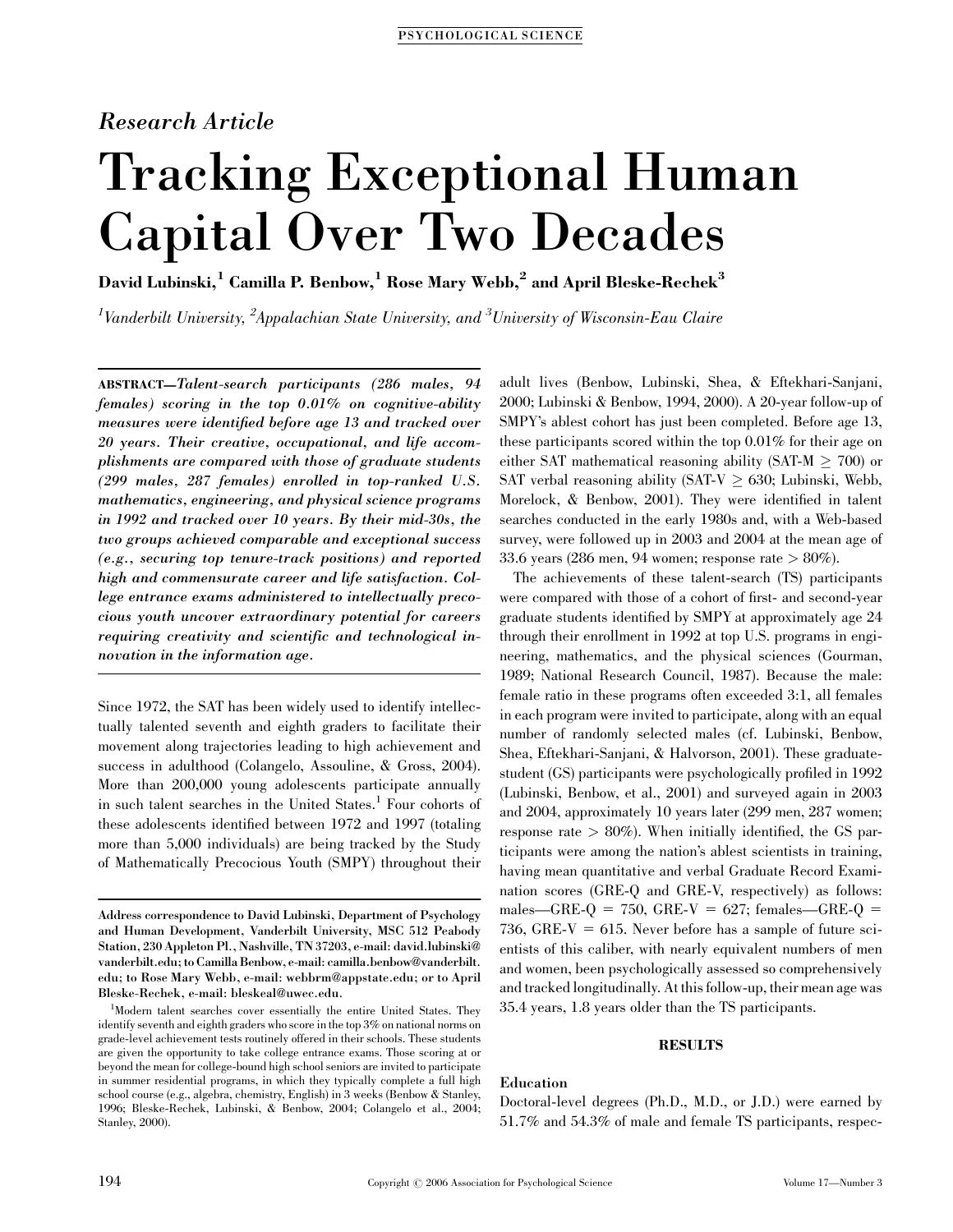tively, and 79.7% and 77.1% of male and female GS participants. Because the latter were identified as graduate students, their higher rates of doctoral degrees would be expected; in fact, it is remarkable that the GS-TS difference is not more marked. Selection before age 13 on the basis of one high SAT score resulted in the identification of a population that, 20 years later, earned doctorates at 50 times the base-rate expectation of 1% for the general population and at two thirds the rate of enrollees in prestigious doctoral programs.<sup>2</sup> Moreover, the institutions at which these TS participants earned their doctorates were highly ranked; for example, 51.8% of these degrees were taken at U.S. institutions ranked within the top  $10<sup>3</sup>$  Interestingly, of the 5.3% of TS participants who earned M.B.A. degrees (16 men, 4 women), all but one did so in programs ranked within the top 10 (America's Best Colleges,  $2004)^4$ ; such M.B.A.s are highly sought in corporate settings.

# Occupations

The occupations for both groups are displayed in Figure 1. Not surprisingly, given their selection criteria, many GS participants (69.3%) were postsecondary teachers, engineers, and scientists; yet nearly half of TS participants (45.8%) reported careers in these areas as well. Although there were clear differences between the percentages of GS and TS participants in these occupational fields,  $\chi^2(1, N = 907) = 49.8, p < .001$ , the gap between the samples closed by more than half when careers in medicine<sup>5</sup> and law<sup>6</sup> were added (GS: 70.9%; TS: 59.4%),

 $2$ The percentages of doctorates from three large-scale studies of intellectually precocious youth (top 1%) completed during the past century are useful benchmarks for calibrating these findings. Lewis Terman's study (launched in 1920,  $N = 1,528$ ) found that 27% of males and 4% of females earned doctorates (Holahan, Sears, & Cronbach, 1995). In a subset of Project Talent participants (launched in 1960,  $N = 1,005$ ), 30% of males and 5% of females reported doctorates (Lubinski & Humphreys, 1990). Finally, in SMPY's first two cohorts (launched in the 1970s,  $N = 1.975$ ), 28% of males and 24% of females earned doctorates (Benbow et al., 2000).

<sup>3</sup>The top 10 universities were ranked according to Webster and Skinner's (1996) compilation of the National Research Council's ratings of the nation's doctoral programs in 41 disciplines from 274 institutions (Goldberger, Maher, & Flattau, 1995). Webster and Skinner's analysis relied on the National Research Council's report of the ''Scholarly Quality of Program Faculty'' of universities with doctoral programs in at least 15 disciplines. The number of participants with doctoral degrees from each top-10 institution is as follows: Harvard, 25; Stanford, 21; University of California–Berkeley, 16; Yale, 9; University of Chicago, 8; Massachusetts Institute of Technology, 7; Princeton, 7; California Institute of Technology, 4; University of California–San Diego, 4; and Cornell, 3. Five participants earned more than one doctoral degree; 1 of these participants earned two degrees at different top-10 institutions and therefore is represented twice in these counts.

4 The one exception earned an M.B.A. in a European university not considered in the ranking system used.

5 These 46 physicians were impressive: More than 20% were professors of medicine at major universities. The group also included an orthopedic hand surgeon, an associate director of kidney transplantation, a medical-journal editor, a director of pediatrics, a neurosurgeon, a director of family practice, a headand-neck radiologist, and two fellows of cardiology.

 $^6$ More than 40% of the lawyers had secured Law Review appointments during law school.



Fig. 1. Occupations of the graduate-student (GS) and talent-search (TS) participants. The data shown here are based on ns of 277 and 270 for male and female GS participants, respectively, and 275 and 85 for male and female TS participants, respectively.

 $\chi^2(1, N = 907) = 12.8, p < .001$ . Executive and administrative positions were frequently reported occupations for both groups.

#### **Success**

Vocational success can be defined in multiple ways. Two indicators are illustrated in Figure 2: positions in academe and compensation. First, we report the proportion of GS and TS participants in tenure-track or tenured faculty positions (the most coveted positions in academe), with the institutions of employment partitioned by their overall school ranking (America's Best Colleges, 2004). Overall, as expected, GS participants were found more frequently in academic positions than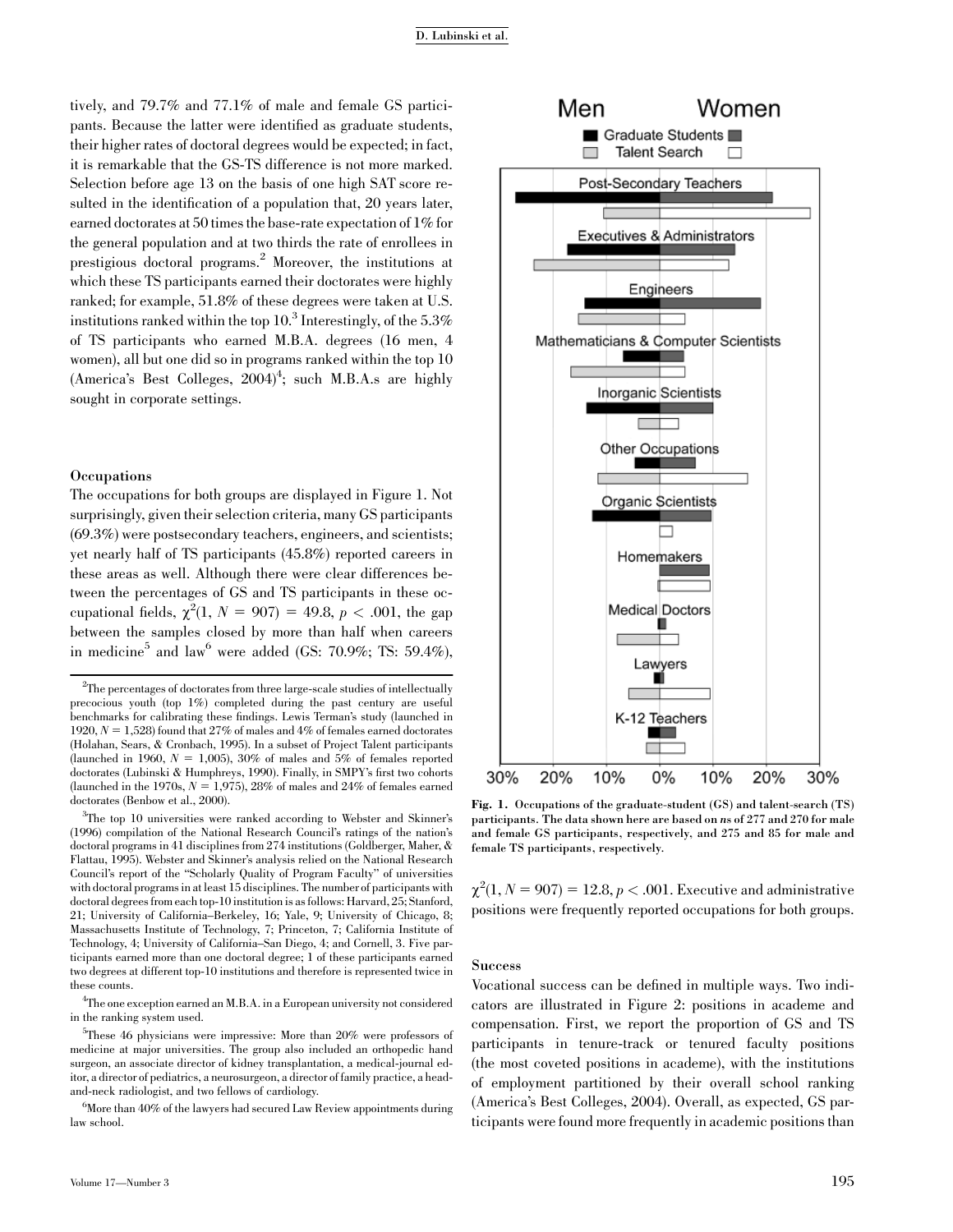

Fig. 2. Percentage of graduate-student (GS) and talent-search (TS) participants with tenure-track or tenured positions (left) and annual incomes of \$100,000 or more (right). The data shown here are based on the complete samples: 299 and 287 male and female GS participants, respectively, and 286 and 94 male and female TS participants, respectively.

TS participants were,  $\chi^2(1, N = 966) = 9.2, p < .01$ . In separate analyses by sex, this trend was apparent for the men,  $\chi^2(1, N =$ 585) = 15.6,  $p < .001$ , but not the women,  $\chi^2(1, N = 381) = 0.0$ , n.s. However, there were no significant differences between the GS and TS participants when academic positions at highly ranked institutions were examined separately,  $\chi^2(1, N = 966) =$ 0.3, n.s., for top-50 institutions and  $\chi^2(1, N = 966) = 1.5$ , n.s. for top-25 institutions. In fact, female TS participants secured tenure-track positions in institutions ranked within the top 25 more frequently than female GS participants,  $\chi^2(1, N = 381)$  = 5.4,  $p < .05$ . That the SAT can identify young adolescents who eventually achieve tenure-track positions at top universities at rates comparable to those of graduate students attending the top U.S. math, science, and engineering doctoral programs is truly remarkable. Moreover, 21.7% of the TS participants who were in tenure-track positions in the top 50 U.S. universities were already full professors, compared with ''only'' 6.5% of GS participants.

A second indicator of occupational success is income, especially for individuals who have entered corporate tracks. Overall, more TS than GS participants reported annual incomes of at least \$100,000,  $\chi^2(1, N = 966) = 11.8, p < .001$ . This trend was not statistically significant when income was examined separately by sex,  $\chi^2(1, N = 585) = 3.2$ , n.s., for men and

 $\chi^2(1, N = 381) = 1.6$ , n.s., for women. Large differences, however, were observed in the proportions of GS and TS participants with exceptionally high incomes,  $\chi^2(1, N = 966)$  = 31.7,  $p < .001$ , for incomes of at least \$250,000 and  $\chi^2(1, N = 1)$  $966$  = 9.3,  $p < .01$ , for incomes of at least \$500,000. In fact, exceptionally high incomes  $(\$250,000+)$  were almost exclusively found among TS participants (mostly males). Nearly half (46.2%) of the TS participants who reported incomes of at least  $$100,000$  held M.B.A. degrees, and more than half  $(60.0\%)$  of the TS participants with M.B.A. degrees reported incomes of at least \$100,000. High incomes were quite frequently reported by individuals who had assumed high-level executive and managerial positions (e.g., corporate vice presidents). A detailed analysis of their career descriptions revealed that, for these careers in the corporate track, income differences appeared to be, in part, a function of creativity and leadership.

Patents are another indicator of creativity, in particular, ''inventive and scientific productivity'' (Huber, 1999, p. 49). Discussing the process of securing documentation on intellectual property, Huber (1998) remarked, ''It would be hard to find a field of study where so much effort has been expended in establishing a definition. Perhaps the definition of invention is the most solid definition in the field of creativity'' (p. 61). The percentages of GS (males: 32.1%, females: 20.9%) and TS (males: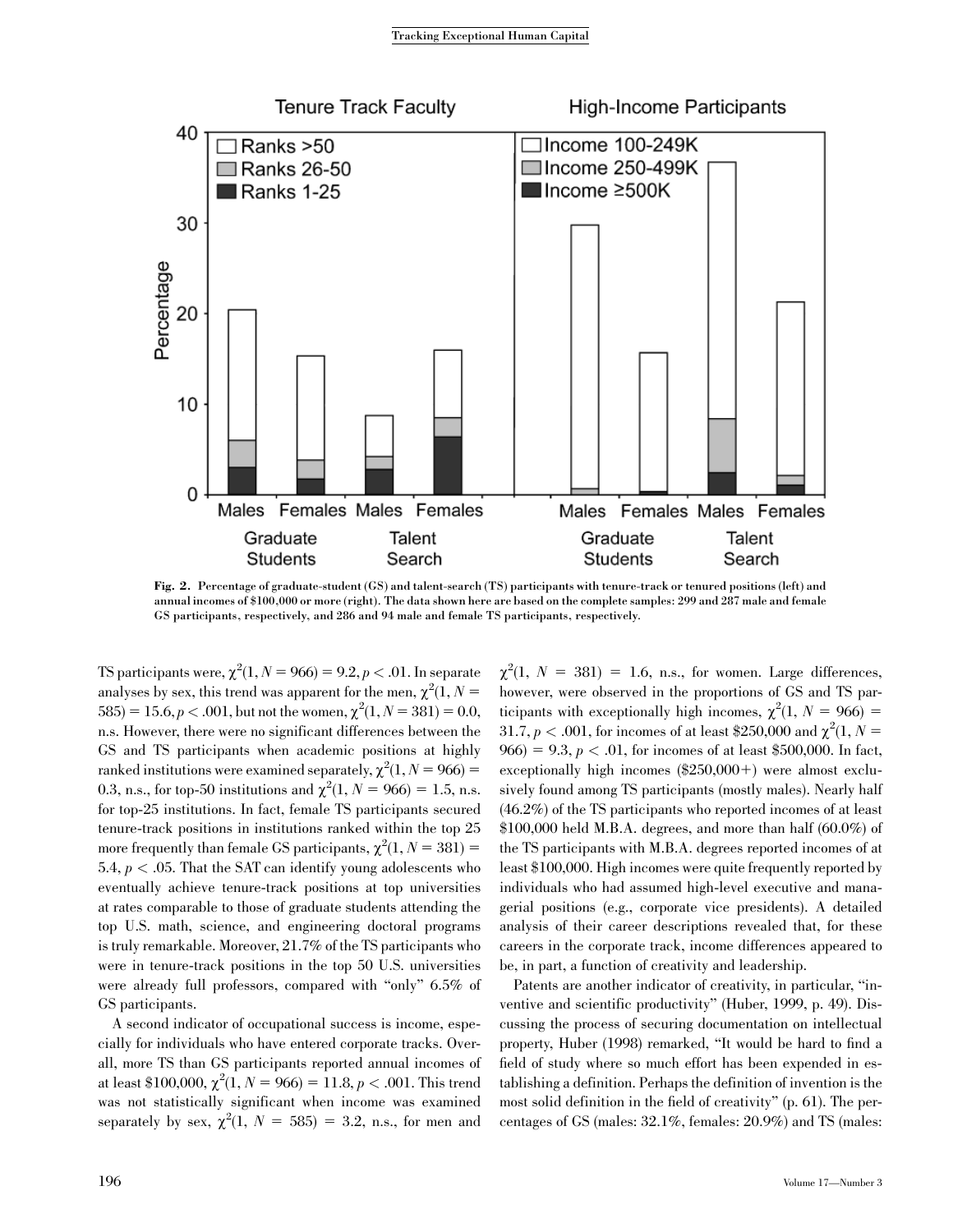17.8%, females: 4.3%) participants who earned patents was well beyond base-rate expectations. Approximately 1% of the entire adult U.S. population holds at least one patent (J.C. Huber, personal communication, October 2004). Epidemiologists and other scientists take notice when base rates double (Lubinski & Humphreys, 1997); therefore, the percentages for these samples indicate that these individuals had an exceptional degree of creative promise for innovation in science and technology. Overall, more GS participants than TS participants earned patents (26.6% vs. 14.5%, respectively),  $\chi^2(1, N = 966) = 19.9$ ,  $p < .001$ , which is not surprising given that the graduate students were selected from career tracks in which patents are commonly earned. Moreover, some TS participants were identified on the basis of their SAT-V, rather than SAT-M, scores. When analyses were restricted to TS participants who qualified on the basis of SAT-M scores, the percentages of male and female TS participants who earned patents rose to 20.1% and 9.1%, respectively; the difference in the rates for GS and TS participants was still statistically significant but diminished  $(26.6\% \text{ vs. } 19.0\%, \text{respectively}), \chi^2(1, N = 807) = 5.0, p < .05$ <sup>7</sup>

Each of the preceding indicators of occupational success offers a slightly different lens by which one can view professional accomplishment. The criteria examined thus far are certainly not the only manifestations of noteworthy professional achievement. For example, becoming a physician is considered by many people the height of achievement. One may also assess occupational achievement using multiple indicators simultaneously. Therefore, we created an amalgam of three divergent indicators to serve as a broad-spectrum measure of high achievement: having an M.D. degree, earning at least \$100,000 annually, or securing a tenure-track position in a top-50 institution. More TS than GS participants achieved at least one of these criteria

The present investigation, along with that of Wai et al. (2005), illustrates that large score differences within the top 1% of ability reflect genuine psychological differences in capability and eventuate in marked differences in real-world outcomes. Collectively, these two investigations align well with Galton's (1869/ 1961) analysis of the Cambridge wranglers, the students with the top 40 scores on Cambridge University's Annual Examination in Mathematics (an examination that lasted 5.5 hr per day for 8 days). It was not infrequent to find that there was as much difference in overall scores between the 1st- and 2nd-ranked wranglers as there was between the 2nd and the 40th! Moreover, in the words of Galton: ''I have discussed with practiced examiners the question of how far the numbers of marks may be considered proportionate to the mathematical power of the candidate, and I am assured that they are strictly proportionate as regards to the lower places, but do not afford full justice to the highest'' (p. 5). More recent empirical investigations have revealed that the relation between ability and performance throughout the ability range is not only monotonic, but also linear (Coward & Sackett, 1990; Schmidt, Hunter, McKenzie, & Muldrow, 1979).

 $(43.2\% \text{ vs. } 29.6\%, \text{ respectively}), \chi^2(1, N = 966) = 18.5, p <$ .001.

Clearly, both GS and TS participants exhibited high achievement, regardless of the metric used. The criteria examined here, both independently and in conjunction, indicate that TS participants achieved levels of success at least comparable to those of their GS counterparts (and arguably higher). The TS participants truly distinguished themselves at the highest levels of achievement. Furthermore, the comparisons are likely conservative estimates of any TS advantage because of the age difference between the two samples (TS participants were 1.8 years younger than GS participants).

It is worthwhile to consider additional variables that might be relevant to career success (Lubinski, 2004; Webb, Lubinski, & Benbow, 2002). Simonton (1994), for example, has pointed out that devoting a large amount of time to work is important in achieving professional eminence. Although we did not have sufficient sample sizes within distinct careers to examine the influence of this variable in the present study, there were huge individual differences among these participants in the number of hours they worked and were willing to work under ideal circumstances (see Fig. 3). The mean numbers of hours worked per week (with standard deviations in parentheses) were 51.2 (9.6) and 47.8 (11.2) for GS and TS males, respectively, and 47.0 (12.6) and 46.3 (15.9) for GS and TS females, respectively. GS men, but not GS women, reported working more hours than their same-sex TS counterparts did,  $t(493) = 3.6, p < .001$ , for men and  $t(318) = 0.2$ , n.s., for women. Comparisons within cohorts revealed that GS males reported working more hours than GS females did,  $t(540) = 4.4$ ,  $p < .0001$ , but no significant sex differences were found among the TS participants,  $t(271) = 0.8$ , n.s. The mean numbers of hours per week participants were willing to work in their ideal jobs (with standard deviations in parentheses) were 54.4 (10.4) and 53.1 (12.2) for GS and TS men, respectively, and 47.4 (12.5) and 49.8 (16.5) for GS and TS women, respectively.

#### Career and Life Satisfaction

For a more comprehensive portrait of these participants, we examined their personal satisfaction with careers, close relationships, and life in general. TS and GS males and females reported high and comparable job satisfaction, satisfaction with the direction of their careers, and perceived success in their careers (means ranged from 5.3 to 5.8 on 7-point bipolar scales). Respondents rated their relationship satisfaction with their significant others highly (means of 6.5 to 6.6 on a 7-point scale) and reported that their relationships with significant others contributed positively to their life satisfaction (6.5 to 6.7 on a 7 point scale). Finally, regardless of sex, GS and TS participants reported similar overall life satisfaction (5.0 to 5.3 on a 7-point composite scale), comparable to that reported by normative populations (Pavot & Diener, 1993).

<sup>&</sup>lt;sup>7</sup>The predictive validity of the SAT-M has been supported recently in an independent study of 1,975 mathematically precocious youth identified throughout the 1970s and tracked for 20 years (Wai, Lubinski, & Benbow, 2005). This investigation compared the top and bottom quartiles of the top 1% in quantitative reasoning ability assessed before age 13 and showed that 20 years later (by age 33), the top quartile secured significantly more math-science doctorates, patents, and tenured positions at U.S. universities ranked within the top 50 than the bottom quartile did. These findings, coupled with the findings reported here, directly contradict the pervasive supposition that ''there is little evidence that those scoring at the very top of the range in standardized tests are likely to have more successful careers in the sciences'' (Muller et al., 2005, p. 1043).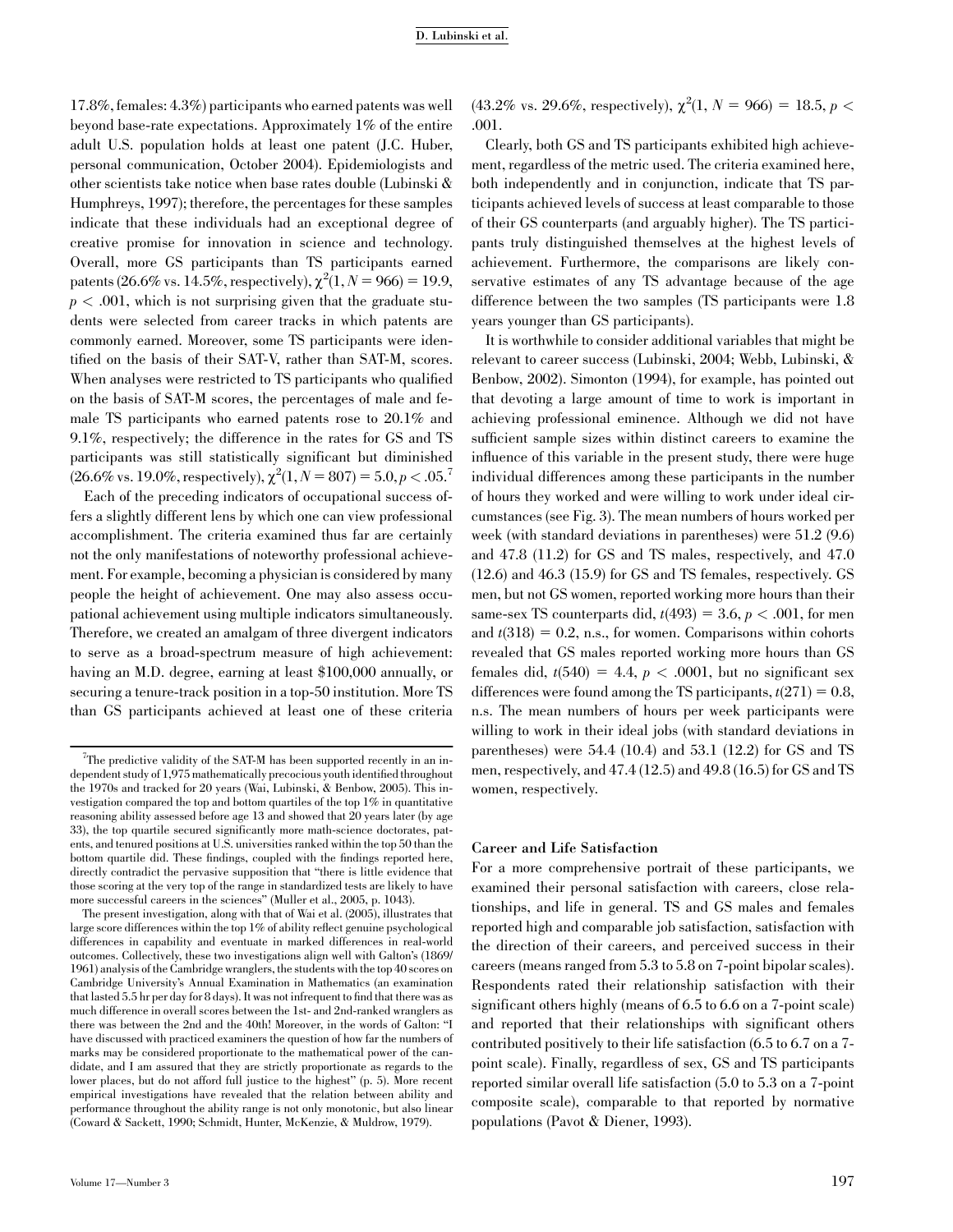

Fig. 3. Number of hours graduate-student (GS) and talent-search (TS) participants worked per week and were willing to work per week in the ideal job. The data for hours worked are based on ns of 276 and 264 for male and female GS participants, respectively, and 217 and 54 for male and female TS participants, respectively. The data for hours participants were willing to work are based on ns of 269 and 263 for male and female GS participants, respectively, and 206 and 57 for male and female TS participants, respectively.

# Reproduction

Participants' reproductive rates also merit reporting. The majority of GS and TS participants, regardless of sex, had not yet had children (GS males: 62.2%, TS males: 64.9%; GS females: 64.2%, TS females: 69.0%). The majority of participants with children reported having only one child. The percentages of both GS and TS women without children were markedly above the norm for women of their age in general (26.4% for ages 30–34, 19.6% for ages 35–39; National Center for Health Statistics, 1997), but more aligned with the percentages for women who have earned graduate or professional degrees (62.2% for ages 25–34, 32.4% for ages 35–44; Bachu & O'Connell, 2001).

Moreover, the mean number of biological children for male and female GS participants was 0.57 and 0.54, respectively; corresponding means for their same-sex TS counterparts were also low: 0.61 and 0.44 (no significant differences by sex or sample). These reproduction rates are well below the norm for women in general (1.59 for ages 30–34, 1.86 for ages 35–39; National Center for Health Statistics, 1997), but again aligned with rates for women who have earned graduate or professional degrees (0.61 for ages 25–34, 1.43 for ages 35–44; Bachu & O'Connell,  $2001$ <sup>8</sup>

# Parental Origins

Approximately 21% of GS and 30% of TS participants came from homes in which at least one parent was foreign born; this percentage was somewhat greater (GS: 28%, TS: 41%) for highly successful participants (those earning at least \$100,000, in top-50 tenure-track positions, or having an M.D.). With immigration policies attracting intense attention in the United States recently (Anderson, 2004; also see the special issue of Science titled "Science Careers: Brains and Borders," Mervis, 2004), these data are worth factoring into contemporary discourse.

# DISCUSSION

Individuals identified solely on the basis of one very high SAT score before the age of 13 achieved occupational success comparable to that of individuals attending world-class mathematics, science, and engineering graduate training programs. Instruments such as the SAT assess much more than booklearning potential; they capture important individual differences in human capital critical for advancing and maintaining society in the information age through a variety of demanding professions, including medicine, finance, and the professoriate. Assessing exceptional cognitive abilities early uncovers a population with remarkable potential for occupational roles requiring complex information processing and creativity.

Acknowledgments—An earlier version of this manuscript profited from comments by Joseph L. Rodgers, Julian C. Stanley, and Jonathan Wai. Support for this article was provided by a Research and Training Grant from the Templeton Foundation, National Institute of Child Health and Development Grant P30HD15052 to the John F. Kennedy Center at Vanderbilt University, and a 2003–2004 Cattell Sabbatical Award to David Lubinski.

Our Web-based survey used for both samples profited immensely from feedback by a number of colleagues: John A. Achter;

 ${}^{8}\mathrm{To}$  control for the mean age difference of nearly 2 years between the GS and TS samples, for GS participants we included in these analyses only children at least 2 years old. Without this adjustment, the childbearing patterns of the samples diverged (e.g., 50.7% and 51.3% of male and female GS participants were childless, and the mean number of biological children for male and female GS participants was 0.83 and 0.82, respectively).